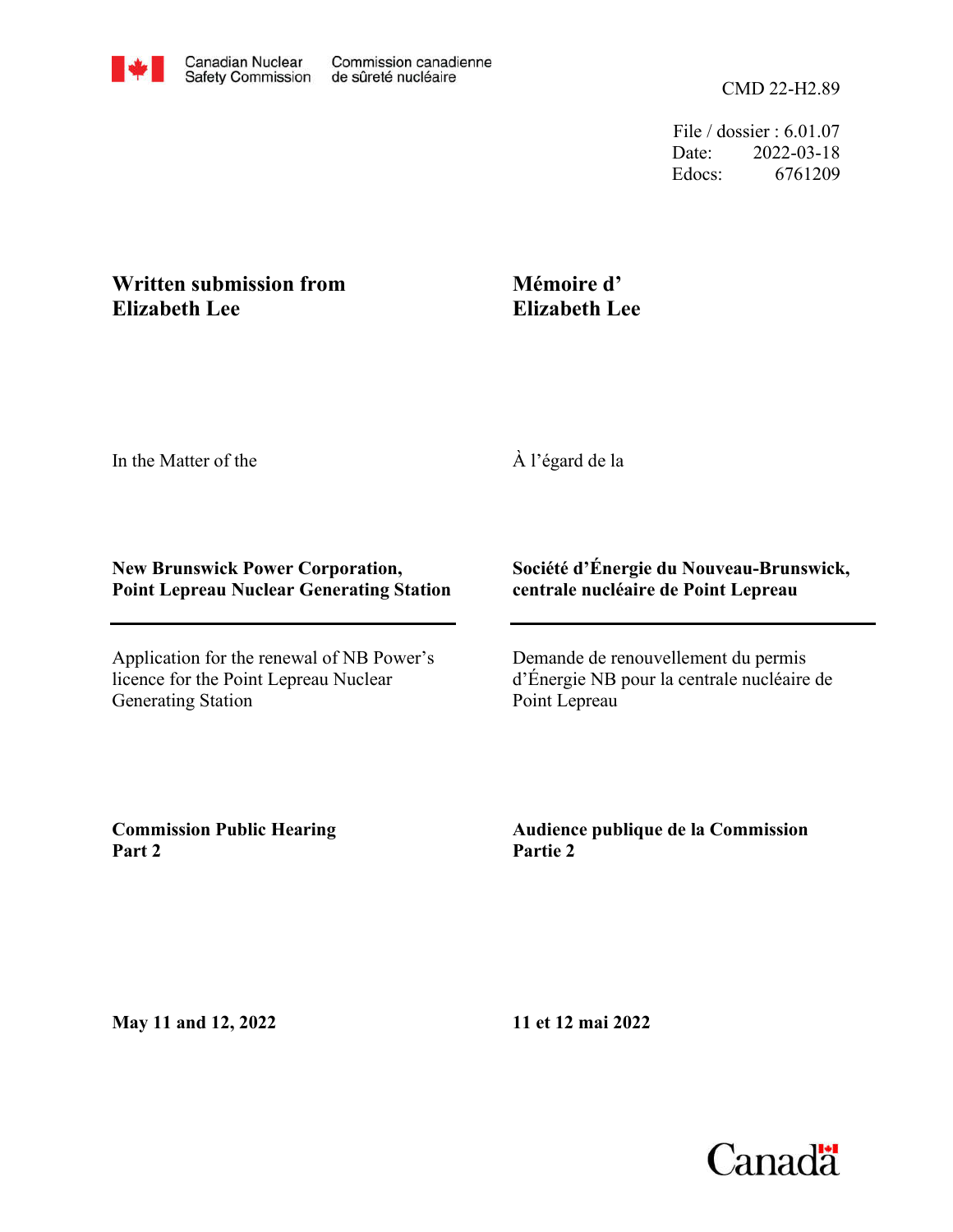From: Sent: To: Subject: SUBJECT : Intervention PLNGS Hearing Ref. 2022-H-02 Interventions / Interventions (CNSC/CCSN) March 18, 2022 7:31 PM Elizabeth Lee

This email is my written intervention to the Canadian Nuclear Safety Commission, regarding the proposed licence renewal of the NB Power Point Lepreau Nuclear Generating Station.

I am 73 years old, who moved two and one-half years ago to the Northern Peninsula, St. Anthony, Newfoundland & Labrador. I have lived over 50 years in northern Canada, British Columbia, Alberta, Manitoba,Saskatchewan, Yukon, Northwest Territories. I have three children, seven grandchildren, three great-grandchildren and dozens of adopted youth, who I advocate for a safe future for their future.

The youth of today are tasked with the most unattainable goals in the earth's lifetime. Forced to live within the constraints of their lives by decisions made in their absence, with no voice or power. This speaks to the unwillingness of the adult generation to consider what our youth of tomorrow would choose for their lives. Decisions on climate change, global water shortages, fossil fuel wars.ongoing nuclear development projects are defined without future generations' choices.

Canada with its inexhaustible wave, solar and wind energy projects, within the Atlantic provinces and Arctic territories are impeded only by the political will and dependence on fossil fuels. The nuclear industry testifies it is a safe, sustainable, clean source. This is an absolute untruth.

The CNSC must not allow any licensing extension beyond a maximum of five years for the Point Lepreau reactor. That plant is already a danger to people and the environment. Accumulation of radioactive wastes, no known method or formula of disposal will become more dangerous and harmful. Research and documentation of disposal of all or in part of radioactive wastes has a period of 10,000 years minimum. It is incredulous that Canada will entertain such a risk globally, nationally, locally to populations, disregarding the numerous research undertaken on the consequences of radioactive poisoning on flora, fauna, mammals, water, air, all mammal species, and all natural microbes.

I have many reasons for opposing further licensing of nuclear power. Considerable research conducted decades after the bombing of Hiroshima and Nagasaki identified the generational contaminiation of the land, water, people, nature in and around the area. The nuclear testing conducted on the Marshall Islands and throughout the geographical area has deemed the water, land, biological systems and systems contaminated, continually disintegrating rapidly,creating learning, physical and long term chronic disabilities plaguing the adjacent populations.

In the 1960s, there rose up global push back against nuclear weapons, nuclear projects because of four compelling arguments:

a) No safe permanent containment;

b) No long term space for safe waste radioactive disposal;

c) No method to amend, change, depolarize the grave, permanent harm to all living species.

d) No method of stabilizing the earth's crust, its geographical and natural structures,

i.e. mountains, volcanoes, earth's plates to withstand the undeterred, cataclysmic explosion of nuclear energy.